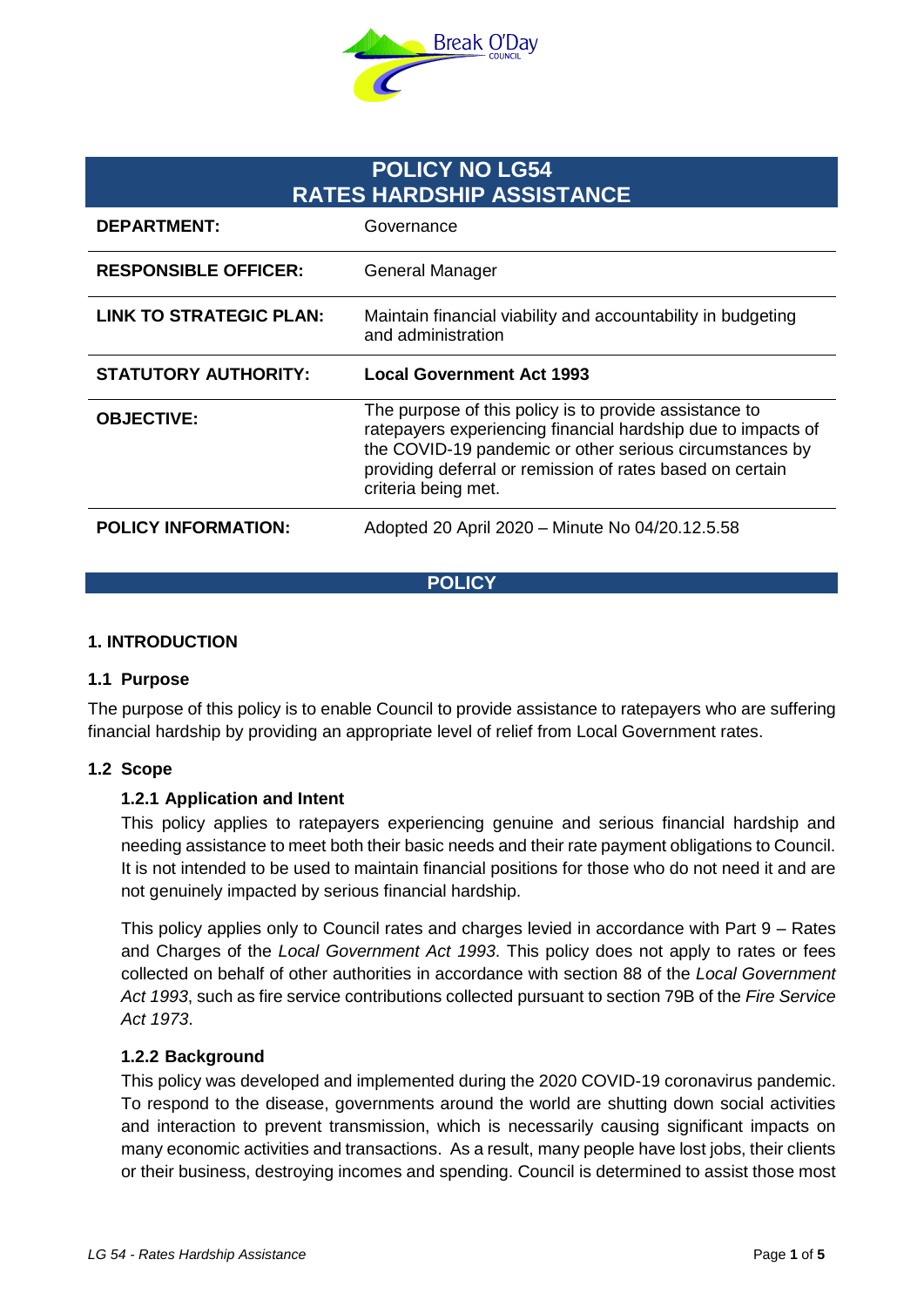

critically impacted by the economic slowdown caused by the pandemic with a robust and fair hardship policy.

Despite this, serious financial hardship can occur at any time, so this policy can address hardship arising from a range of circumstances.

## **1.3 Principles**

This policy will be applied in accordance with the following principles:

- (1) Consistent, equitable and respectful treatment of all residents and ratepayers that is sensitive to their specific circumstances.
- (2) Maintaining Council's ability to provide essential services to our community through appropriately applied rating.
- (3) Assisting ratepayers who are suffering serious financial hardship, so that they may overcome these circumstances and return to financial stability and contributing equitably to local services.
- (4) Ensuring that those able to contribute to local services, continue to do so.
- (5) Minimising the opportunity for misuse, exploitation or fraud by ensuring decisions made to provide special relief or assistance are supported by sufficient evidence.
- (6) Maintaining confidentiality and privacy of applicants and ratepayers, their applications and any information provided.

## **1.4 Related Policies and Legislation**

This policy relates to and depends on other Council policies, as well as Tasmanian Government legislation, including:

- *Local Government Act 1993*, Part 9 Rates and Charges, particularly:
	- $\circ$  Section 86A General principles in relation to making or varying rates
	- o Sections 125-127 Postponement of payment
	- $\circ$  Section 128 Late payments
	- o Section 129 Remission of rates
	- *COVID-19 Disease Emergency (Miscellaneous Provisions) Act 202*
- Rates and Charges Policy (pursuant to section 86B of the *Local Government Act 1993*).

## **2. POLICY**

#### **2.1 Genuine Financial Hardship**

According to the Australian Taxation Office (ATO), individuals are considered to be in serious hardship when they are unable to provide the following for themselves, their family or other dependants:

- (1) Food;
- (2) Accommodation;
- (3) Clothing;
- (4) Medical treatment;
- (5) Education;
- (6) Other basic necessities.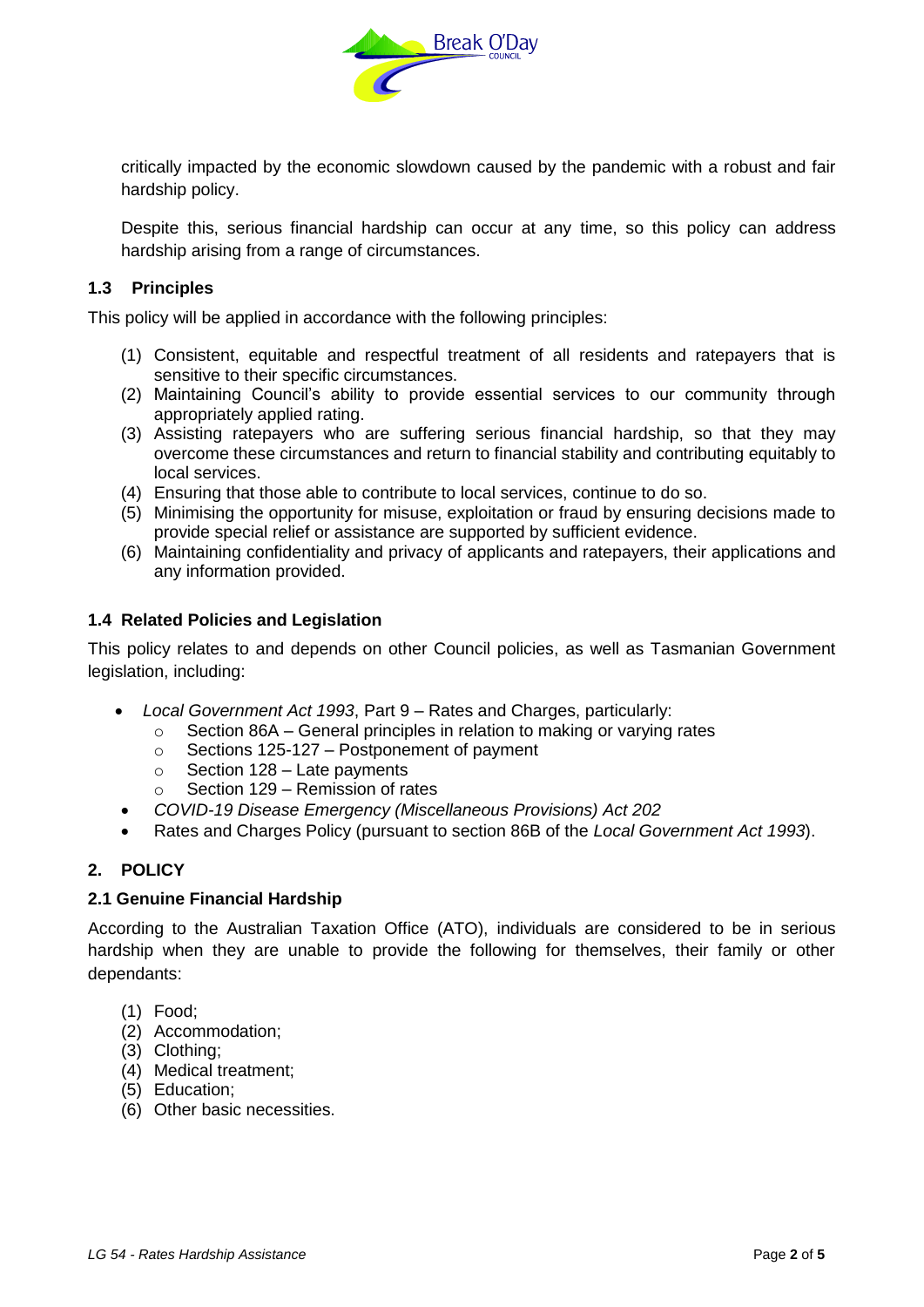

A number of factors can contribute to or trigger serious financial hardship, including:

- (1) Loss of employment of the property owner, family member or household primary income earner;
- (2) Serious illness, including physical incapacity, hospitalisation, or mental illness of the property owner or family member;
- (3) A natural disaster;
- (4) A public health emergency or declared state of emergency;
- (5) Family tragedy;
- (6) Family breakdown;
- (7) Financial misfortune;
- (8) Other serious or complicating circumstances.

Community wide issues and circumstances, such as the COVID-19 pandemic, may impact financial hardship, but hardship is always assessed at an individual level, and requires reviewing personal circumstances.

Serious financial hardship involves both low income/cash flow and a low asset base. Personal property portfolios beyond a primary residence or a business's primary operating space can be employed to improve an applicant's cash flow and financial sustainability. Applications for assistance on residential investment properties will not be considered.

## <span id="page-2-0"></span>**2.2 Evidence of Financial Hardship**

Applicants will need to provide evidence of their circumstances of financial hardship to justify Council's special consideration of their case. The type of evidence required will depend on circumstances and may include, for example, one or more of the following:

- Assessment by an independent accredited financial counsellor demonstrating an inability to both pay rates and to rearrange asset portfolios to facilitate payment;
- A statutory declaration from an appropriate and independent professional, familiar with the applicant's circumstances (e.g. a family doctor for health-related evidence, a bank official, insurance policy manager, etc.);
- Pending disconnection of essential services, like water, electricity, gas (does not include mobile phone or internet bills);
- Notice of impending legal action;
- Letter from charitable organisation regarding loss of employment or inability to provide for basic necessities;
- Bank notice for example, overdraft call or mortgaged property repossession;
- Employer notice of redundancy or termination of employment;
- Overdue medical bills;
- Letter from doctor verifying the inability to earn an income due to illness or caring for a sick family member;
- Final notice from school regarding payment of mandatory fees;
- Funeral expenses;
- Repossession notice of essential items, like a car or motorcycle.

## **2.3 How Council can Help**

The *Local Government Act 1993* provides Council with three methods of rate relief:

- (1) Postponing rate payments (sections 125-127)
- (2) Remission of late payment penalties or interest (section 128)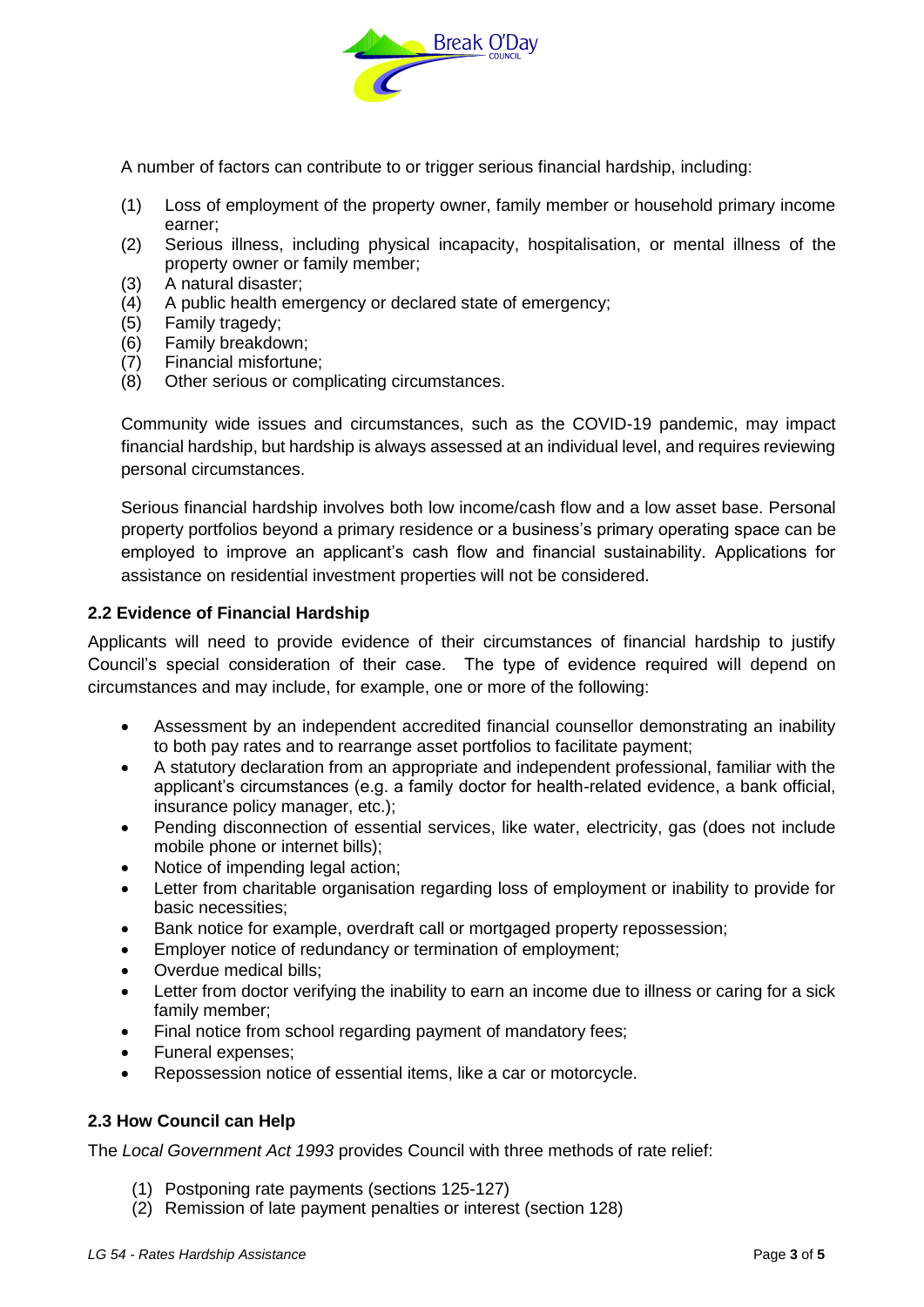

<span id="page-3-0"></span>(3) Remission of rates (section 129)

# **2.3.1 Postponing Rate Payments – Deferral Arrangements**

In confirmed cases of financial hardship, Council may choose deferral of individual rates payments within a defined period, in whole or in part, to be paid back at a later date, subject to any conditions Council determines. The deferral arrangement applies to specified payments and other rate payments are not affected and continue to accrue as normal.

The terms of rate deferral arrangements will be proportionate to the applicant's demonstrated financial hardship circumstances, so supplying sufficient evidence of these circumstances is important for developing the appropriate terms.

Rate payment deferrals approved under this section are typically deferred by 3 or 6 months. However, rate deferral arrangements can only defer individual payments up to a maximum of two (2) years and only in the most serious circumstances.

All deferred payments must be repaid as specified in accordance with the deferral arrangement, otherwise regular late payment penalties and/or interest will apply.

Ratepayers who are subject to a deferral arrangement who overcome their financial hardship circumstances are encouraged to begin repaying their deferred rates payments as early as they are able.

Note that Council may revoke any postponement of rates payments at any time, in accordance with section 127 of the *Local Government Act 1993*, by giving 60 days' notice in writing to the ratepayer.

## **2.3.2 Remitting Late Payment Penalties and Interest**

For typical circumstances that are not of financial hardship, rates must be paid by the due date and Councils may charge a penalty or daily interest or both for each late payment. However, for confirmed cases of financial hardship, Council may waive either the applicable late payment penalties, or the interest accumulated, or both, for a specified period that relates to the period of financial hardship.

## **2.3.3 Remitting Rates**

Remission of any rates, late payment penalties or interest, in part or in full, is reserved only for the most serious and exceptional of financial hardship cases. Even in these cases, deferral of rate payments must be applied for and granted first, before an application for rates remission can be considered.

After the applicant has entered into a deferral arrangement with Council, the applicant may apply for remission of rates. The application must demonstrate:

- (1) Financial hardship;
- (2) Exceptional and serious circumstances;